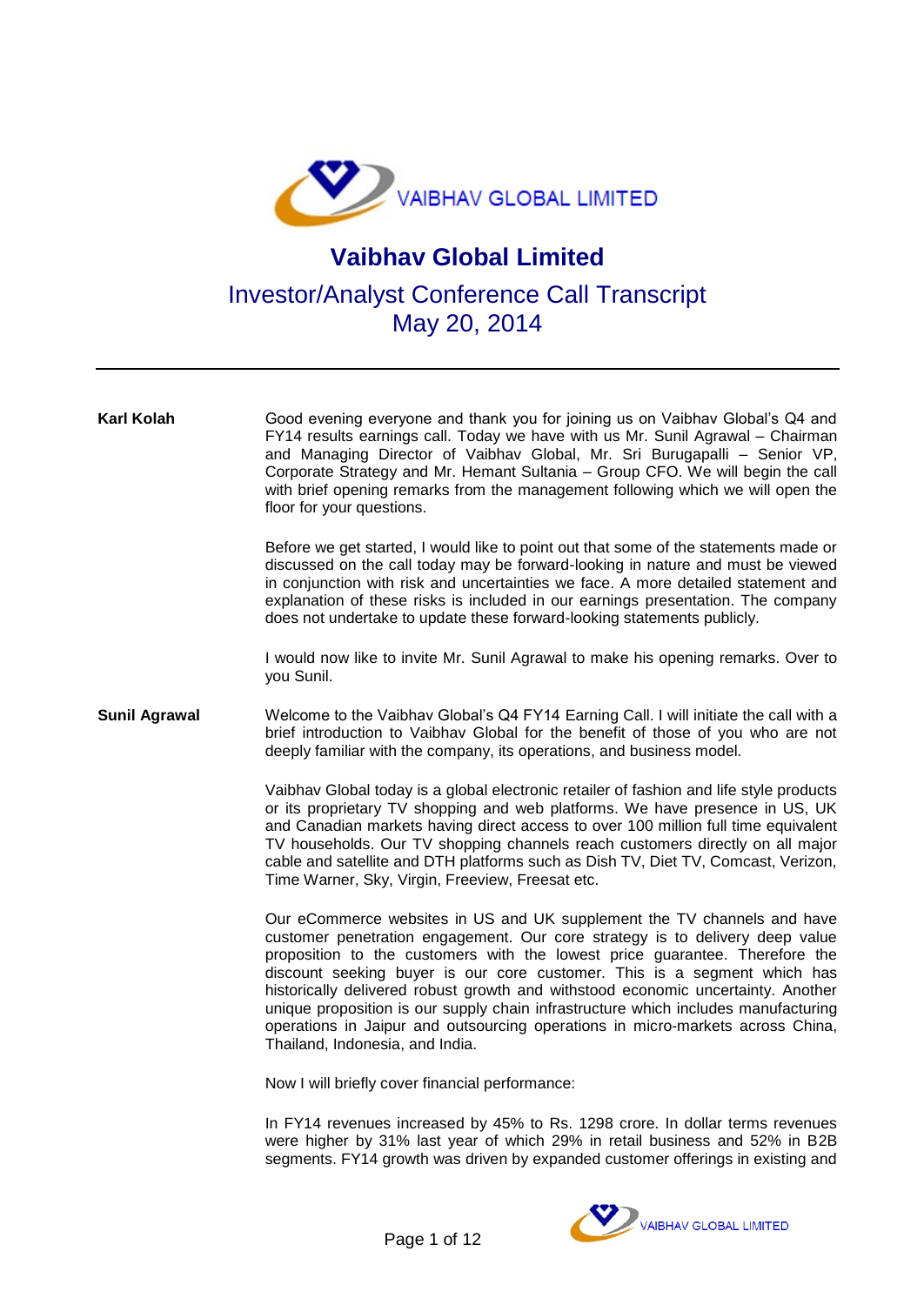new categories through our TV and web platforms. EBITDA for FY14 was higher by 75% to Rs. 177 crore. EBITDA margin improved 12% from 9% last year due to robust increase in volumes on a relatively stable cost structure. Profit after tax for FY14 increased by 95% to Rs. 153 crore. In the past one year our company has shown substantial cash flow generation and reduction in debt. Free cash flow increased to Rs. 160 crore in FY14 against Rs. 69 crore in FY13. As on March  $31<sup>st</sup>$ , 2014 net debt was lower at Rs. 52 crore as compared to Rs. 115 crore as March  $31<sup>st</sup>$ , 2013. Our business is low on fixed capital intensity. Net current assets remained flat at Rs. 217 crore in FY14 versus FY13 even though revenues were higher by 45%. Debtors are insignificant in our LTL business model as all our customers pay on credit card. ROC has shown significant improvement to 60%.

Now covering the operating performance:

Revenue growth was driven by volumes while pricing largely remained stable. Retail volumes increased by 35% to 9.4 million units in FY14. We shipped out over 25,000 products daily during the year. The company displayed robust year on year growth of 23% in TV volumes and 74% in web volume respectively. TV shopping revenue grew 37% and web revenue grew by 111% year over year in line with our expectations. Web sales contributed 32% of retail volume in FY14, up from 25% in FY13. We believe that the mix is thus getting more desirable in line with our objectives. As we continue to expand the volumes it is also important to highlight underlying those deals volumes certain customer-centric data points. In FY14 customer repeat buying activity increased to 17 from 15 in the same period last year. Over the year, we added over 258,000 new customers and served 394,000 unique customers. Customer life time across the US operation expanded from 1.5 years to over 2 years at just the beginning of FY11. Customer retention rate has increased to 51% on some key platforms in US from 48% from last year. These positive data points are on account of improving understanding of our customer requirements backed by multi-channel marketing initiatives. We continue to make significant investments as we begin transition to the next level as a global corporation. This includes expansion, enhancements in our custom offerings, sales platforms, supply chain mechanism, physical infrastructure, and management resources. Most of these investments are incorporated in our operating expenses and a smaller portion gets capitalized.

During the year we expanded and integrated US operations located in Texas which now spans over 65,000 sq. ft. and moved into a new 30,000 sq. ft. integrated state of the art facility in London, UK. In India, we expanded our manufacturing capacity to 5 million to 6 million pieces annually. We also strengthened our supply chain infrastructure in China, Thailand, and Indonesia. Thus our global sourcing capability stands at 12 million to 16 million units which could be enhanced further on a modular fashion as required.

As you may know, we have been adding to our board and enhancing our management team. Pulak Prasad, Vikram Kaushik and Mahendra Kumar Doogar were appointed Directors and Hemant Sultania as Group CFO during the course of FY14. I am also glad to welcome Peter Duncan Whitford who very recently joined our board. Mr. Whitford has 34 years of experience across various fields including as Group CEO and Chairman of the Wet Seal Inc. which is a young women's clothing retailer focus on lower price points. He was also president worldwide of a division of Walt Disney Company in his previous assignment. These individuals bring significant experience across various domains of management, finance, and operations helping us in our growth endeavors.

Getting into FY15 in the first few weeks we have seen some moderation in revenue growth momentum owing to inventory compression at retail in FY14 and the

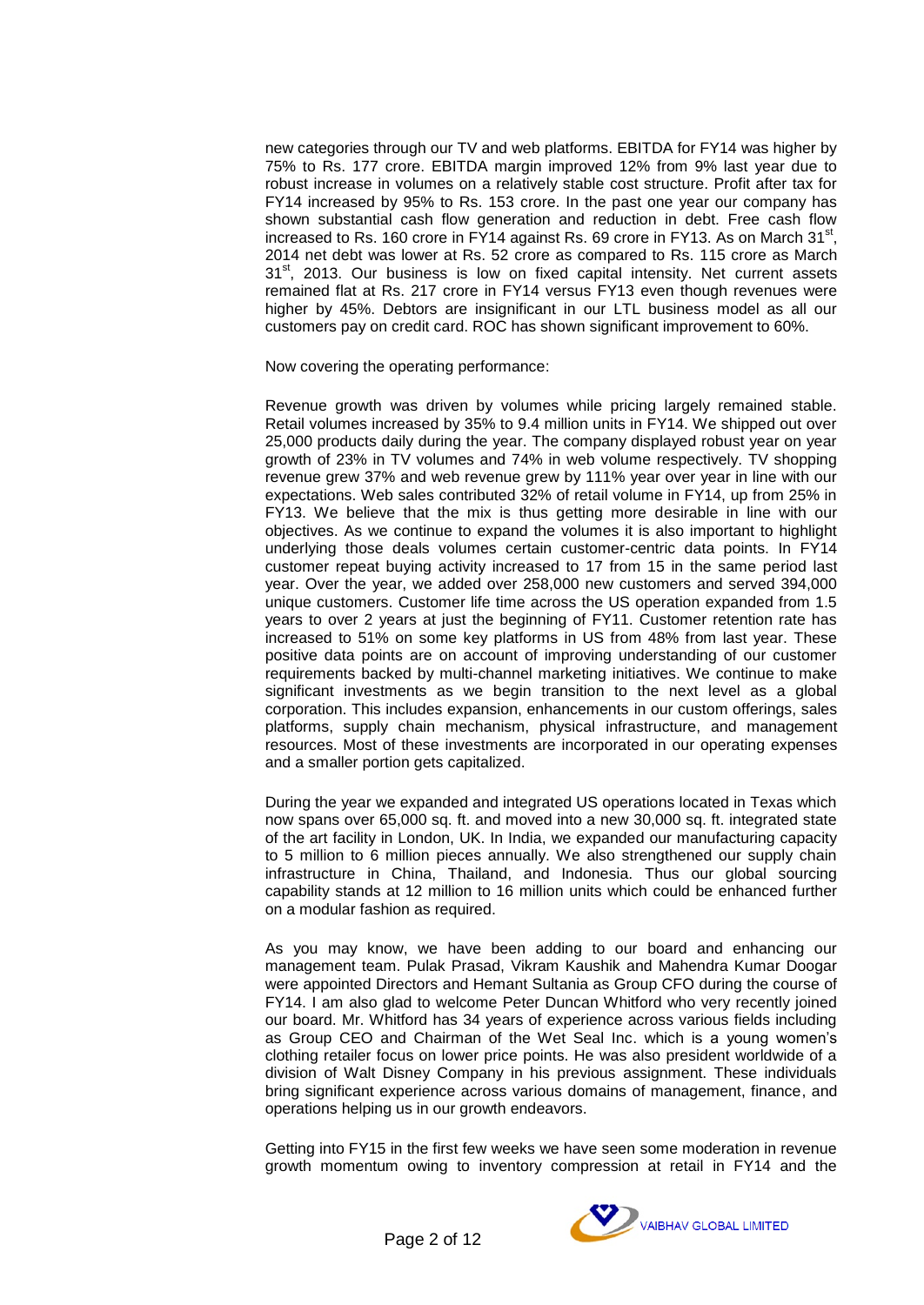| learning curve in call center that we outsourced in March 2014. Overall we believe |  |
|------------------------------------------------------------------------------------|--|
| that we should maintain our growth's trajectory during the course of the full      |  |
| financial year in FY15 by improving the market share within our key focus          |  |
| segments.                                                                          |  |

In conclusion, I would like to say that we are committed to long term growth and will continue to focus on firmly establishing VGL as a global corporation delivering strong value to its stakeholders.

With that I conclude my opening remarks and I request operator to open the floor for questions.

- **Moderator** We have the first question from the line of Prashant Kutty from Emkay Global.
- **Prashant Kutty** What is the reason for Q-o-Q reduction in the average realizations?
- **Sunil Agrawal** You mean the average price point?
- **Prashant Kutty** Yes, the average selling price. The average selling price in TV sales has fallen by about 8% for the quarter.
- **Sri Burugapalli** The average realization has fallen marginally because of increase in the volume from the web revenues. On the TV side, the price points have remained flat and overall the price points have remained flat. It is just that the mix has changed slightly.
- **Prashant Kutty** Would this number be more sustainable? Could there be any upside to those numbers as far as realization?
- **Sri Burugapalli** We intend to keep the numbers approximately the same give or take. We are not intentionally driving down the price points or driving up the price points. It is just that the mix of the product that the customer chooses from the basket of offerings would dictate the end average and it would fall approximately within this range.
- **Prashant Kutty** What are the reasons for the Company's Y-o-Y robust growth in its web over TV sales?
- **Sri Burugapalli** Naturally, the web growth has been very strong in the US and UK markets overall industry wide and we are enjoying the similar growth in that sense. We have made a lot of upgrades to our websites and made the websites a lot more customer centric by giving a lot more offerings on the website during the course of the year and we are seeing the effect of that. The rising auction that we offer on the websites which are \$1 auctions, have taken off really well both in US and UK and as it continues to gain momentum, we expect to see further gains from the website as well as we introduce newer technologies during the course of this year. But overall it is the result of the marketing efforts that have happened internally in terms of making the website very customer centric compared to earlier iterations of the website.
- **Prashant Kutty** Going forward what do we believe that this ratio of web sales could be? Could we also know what would be the growth targets if we are assuming for both these segments, TV sales and web sales?
- **Sri Burugapalli** In terms of the growth targets we are as such not targeting or not breaking it down that way but as far as the momentum is concerned we do not expect to see any change in the momentum.

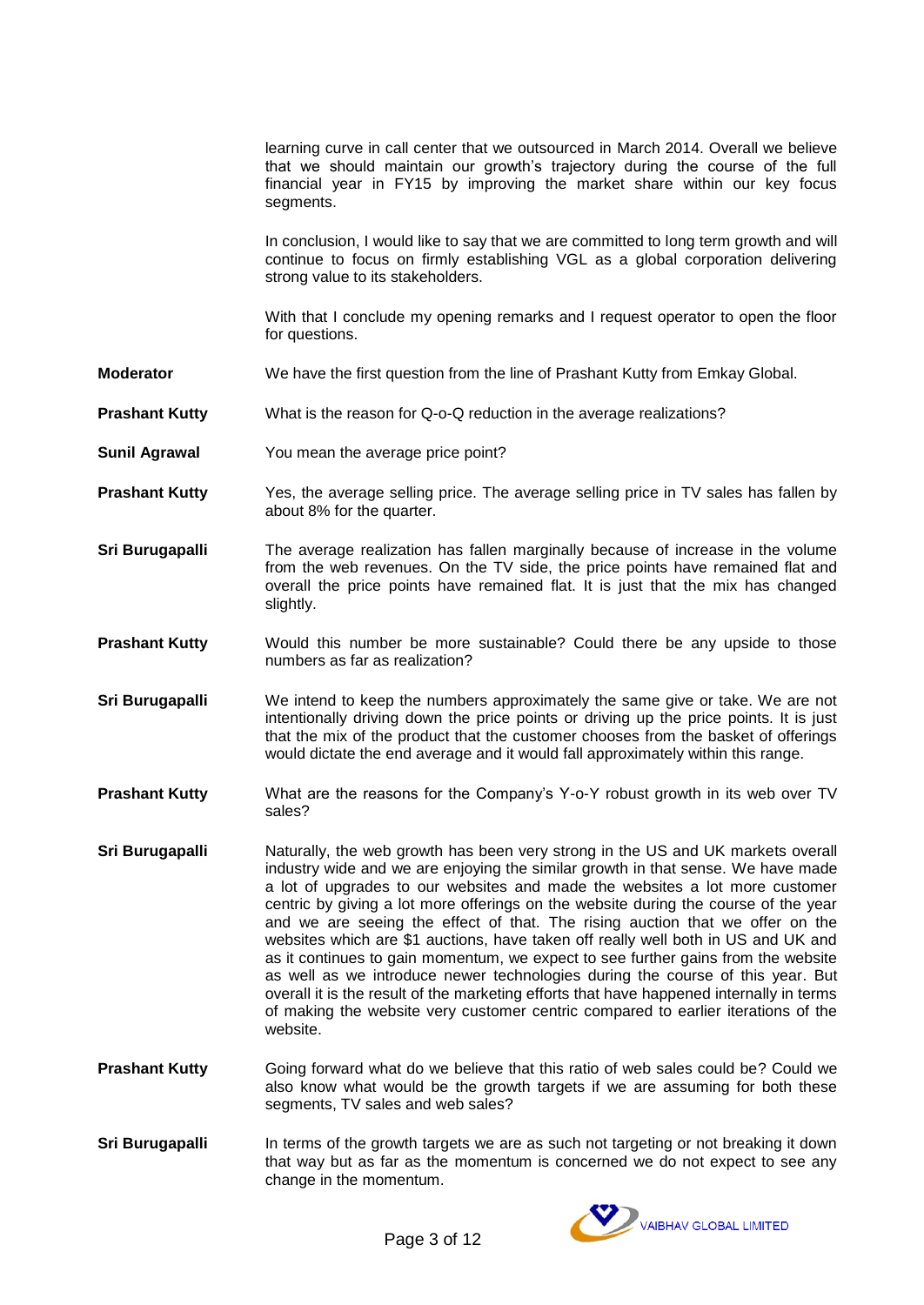- **Prashant Kutty** You believe that the current growth rate would sustain, going forward?
- **Sri Burugapalli** Yes, into the near future on the website.
- **Moderator** We have the next question from the line of Sunil Jain from Nirmal Bang.
- **Sunil Jain** The Company had registered 35% of volume growth last year. Will this volume growth be sustainable in the coming year?
- **Sri Burugapalli** One of our targets last year was to reduce our inventories and we have done that successfully. Our inventories have gone down about 14% in dollar terms. We are seeing a slight impact of that on the retail side which we are correcting right now but during the course of the year we expect things to stabilize once again.
- **Sunil Jain** As there was a good expansion in the margin last year, do we expect any improvement in the coming period?
- **Sri Burugapalli** From a net margin standpoint as there is a huge operating leverage in this business and as revenues increase, the contribution will continue to go up. We expect to see some benefit from that but overall from a gross margin standpoint, we believe that the gross margin is at a stable level given the mix of products that we are offering and our strategies internally. So the gross margin we do not see a significant jump other than may be slight adjustments due to the increase in mix of non-jewelry life-style accessory products.
- **Sunil Jain** I believe that the tax rate of FY14 was quite low? What is the tax rate expected in FY15?
- **Hemant Sultania** For FY15, we expect around 25% to 30 % tax on our income as both our India and US operations will be fully taxed.
- **Sunil Jain** Could you explain about the growth being moderating in the initial months, as mentioned earlier?
- **Sunil Agrawal** Yes, there are two reasons. Firstly the inventory compression in the channels went a bit too far and secondly we outsourced our US call center to a third party within US. So there is a slight learning curve in that call center outsourcing. But both of these are temporary phenomenon. Therefore the growth rate is slightly moderated from where the last year has been.
- **Sunil Jain** What exactly is Inventory compression?
- **Sunil Agrawal** As you see last year in dollar terms we reduced our inventory for the group at 14%, whereas the sales increased by 31%. So even though we will be reducing the inventory in dollar terms for across the group but our focus would be to reduce inventory at the sourcing units rather than at the channels.
- **Moderator** We have the next question from the line of Hiren Dasani from Goldman Sachs.
- Hiren Dasani **In the growth coming in terms of the usage by the existing customers or by** acquiring new customers?
- **Sri Burugapalli** Our growth is coming from a combination of all of these aspects. The growth is coming from increasing mix of non-jewelry products and accessories which by

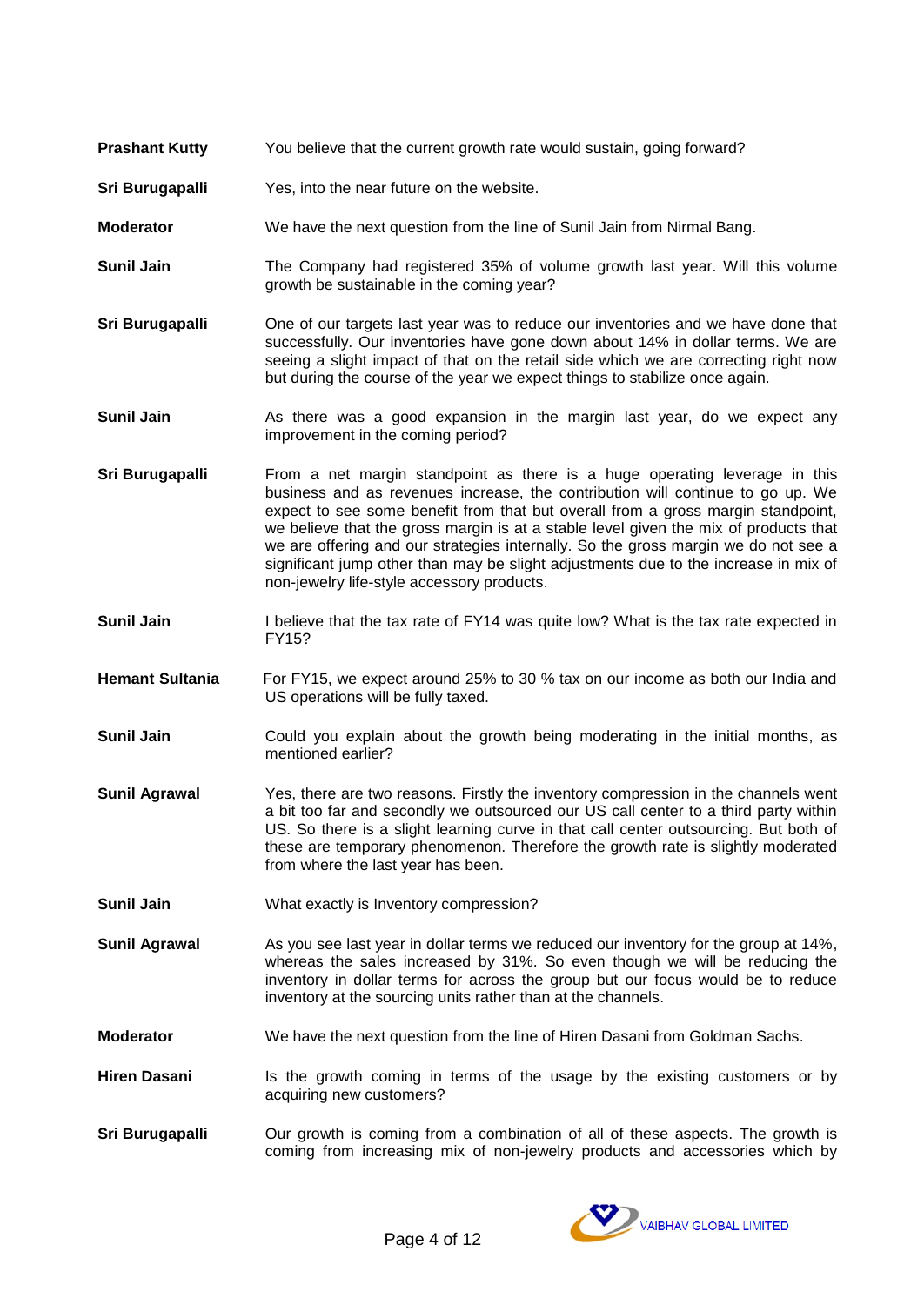definition encourages the customer to buy more often and buy more products because it is a different variety, a different segment of products from jewelry.

Secondly, we are very focused on new customer acquisition and that has being quite strong for us during the course of the year. The new customer registrations grew by 12% year over year and the unique customers grew by 15% year over year basis. And our total customer database jumped by overall 24%. Therefore, on the customer acquisition side we have done considerably well and then added to that is improvement in retention rate of the customers in our core markets. For example the retention rate is north of 51% and similarly the repeat buys of the customer is about 17 in 12-month period. So these are all the different metrics that we track and a combination of all of this is driving volumes and specifically within that the web volume have been pretty much 2.5 to 3 times growth in terms of the percentage growth the differential between TV and website.

- **Hiren Dasani** Has the 15 % increase in the unique customer incurred because the Company has entered into a new platform is it a geographical expansion within the existing platform?
- **Sri Burugapalli** We have expanded new platforms by about 9% and the rest comes from organic growth from existing platforms. Even though the Company has expanded new platforms by 9%, these new platforms would take about up to a year to reach that maturity. So I would not say that a big portion of the 15% has come from the new platform addition.
- **Hiren Dasani** Is the web essentially the kind of the rising auction model?
- **Sri Burugapalli** No, there are two models on the web one is the Rising Auction model and the other is the fixed price catalogue-which is very similar to the TV pricing.
- **Hiren Dasani** Do you expect web to continue to show much higher growth compared to the TV in FY15?
- **Sunil Agrawal** Yes, in terms of the growth percentage.
- **Moderator** The next question is from the line of Rahul Bhangadia from Lucky Investment Management.
- **Rahul Bhangadia** What is operating margin of the subsidiaries which are operating in the US and the UK, the companies parse and not on a consolidation basis?
- **Hemant Sultania** The US operation makes around 10% operating margins and UK makes around 5% to 6% on our overall business for the whole year.
- **Rahul Bhangadia** What are the EBITDA margins on a consolidated basis?
- **Hemant Sultania** We keep some margins at all our outsourcing units. So around 10% to 12% margin is kept in all our outsourcing margin. That is why the consolidated margin as a whole if you see for the company is around 12% EBITDA.
- **Rahul Bhangadia** Okay, from the suppliers.

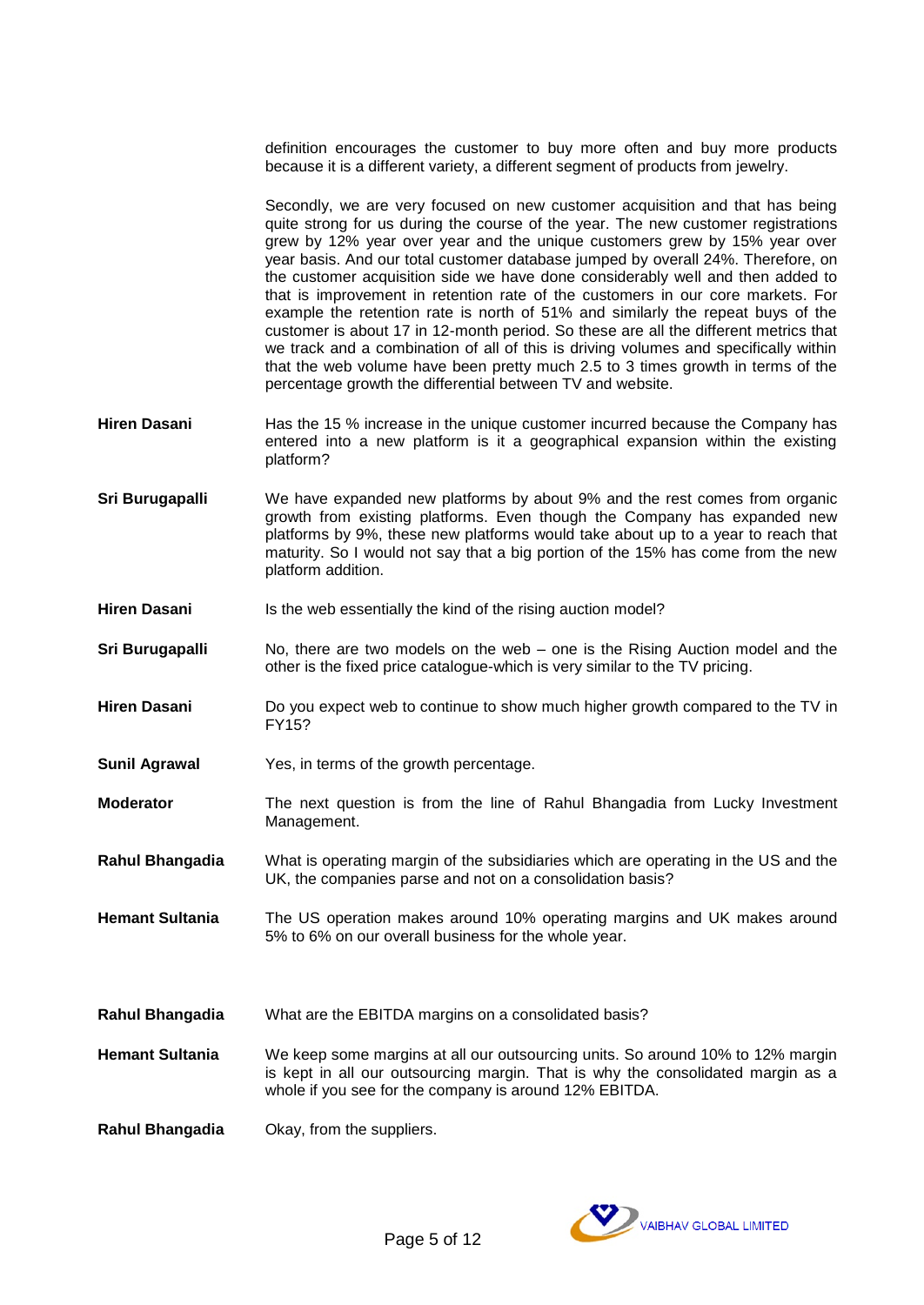- **Hemant Sultania** In Bangkok, Thailand and Indonesia we keep around 12% to 15% margin for what we supplied to our US and UK.
- **Rahul Bhangadia** Okay, so on a consolidated basis that is why it becomes 12% to 13%. So is it fair to conclude that the standalone numbers that you show are basically what you supply to your UK and US or that is not the right way to look at it?
- **Hemant Sultania** That is fair but we also have some wholesale business in India.
- **Rahul Bhangadia** Okay, that was on the margin front. The net debt currently stands at Rs. 52 crore now. It was Rs 119 crore in December 2013. So it has reduced to about Rs 67 odd crore. I was just trying to understand the profit number including your tax write back or what it was in this quarter is Rs 37 crore but your net debt has gone down by about just a little less than Rs 70 crore. The net current assets have gone down by Rs.10 crore. Can you elaborate?
- Hemant Sultania **Our gross borrowing at the end of March 2014** is around Rs 124 crore. We have cash in hand of around Rs 72 crore and that is our net debt is around Rs 52 crore.
- **Rahul Bhangadia** I am asking the difference from the December 2013 number to the March 2014 number? The December number was Rs 119 crore, now it is Rs 52 crore in terms of net debt. So it has gone down by about Rs 68 crore. When the cash flow P&L will not be probably more than Rs 40 crore.
- **Hemant Sultania** This because we have certain inter-corporate deposits and those deposits are converted into cash at the end of March.
- **Rahul Bhangadia** So the inter-corporate deposits which you got from that would have never in the consolidated basis, okay that would have reflected as a debt you are saying basically?
- **Hemant Sultania** That gets reflected as long term loans and advances on the asset side.
- **Rahul Bhangadia** Okay. So that is how the numbers have come down. So is it fair to take a 12-13% kind of EBITDA margins as we move ahead for FY15?
- **Hemant Sultania** As we have told we are not giving any guidance for future.
- **Moderator** We have the next question from the line of Aastha Jain from Hem Securities Limited.
- **Aastha Jain** My question is regarding non-current investment. In the balance sheet we have shown those investments at around Rs 3 crore. What is the nature of those investments and in the future also under such kind of investments the Company is going to incur?
- **Sri Burugapalli** This particular investment is in a mining company, the Tanzanite Mining Company that is out of Tanzania and we have acquired a small shareholding in that Company during the course of the year. It is primarily to support the company with the intention to secure supplies of Tanzanite product that is essential to our business.
- **Aastha Jain** How much percentage of shareholding do we hold in that Company?

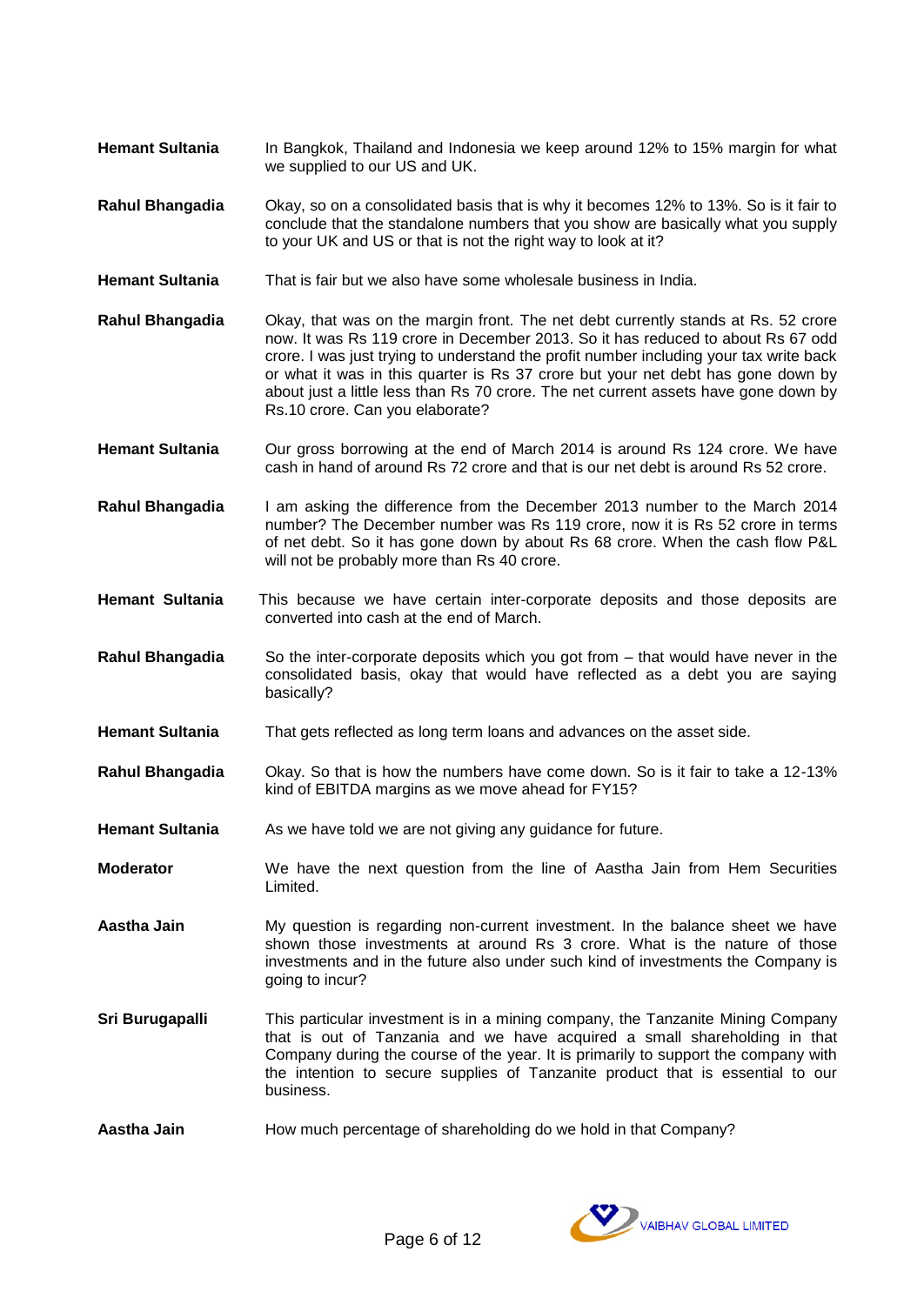- **Sunil Agrawal** It is a public listed company in AIMS and with this investment we own 4% of the Company.
- **Aastha Jain** As mentioned earlier that for FY15, the Company would be paying a tax liability of 25% to 30 % in US and India. What would be the tax liability that the Company would pay for UK going forward in FY15 given the fact that the Company has accumulated losses in UK?
- **Hemant Sultania** In UK we will not pay any taxes because we have brought forward losses. We do not see paying any taxes for the next 3 to 4 years. Our tax liability will primarily come from India and US only.
- **Aastha Jain** Therefore, from FY15 the tax rate which the company will sum up would be 25% to 30%?
- **Hemant Sultania** Yes. The effective should be around 25% to 30%.
- **Moderator** We have the next question from the line of Vishnukant Inani from Inani Securities.
- **Vishnukant Inani** As rupee has appreciated by 5-7%, what would be the effect on the Company's working?
- **Hemant Sultania** I see rupee getting stabilized between Rs 58-Rs 58.50. We have around Rs 60 crore of bank loan in dollar terms, so it is a natural hedge which comes to us. Therefore this fluctuation will not affect us in any major way on standalone basis. However while consolidating income from US and UK rupee appreciation will effect earnings.
- **Moderator** The next question is from the line of Amish Surekha from Bharti AXA Life Insurance.
- **Amish Surekha** The FY14 revenue growth is 45% on a Y-o-Y basis and as mentioned earlier that the same amount of growth rate is expected in FY15. Does your rupee revenue growth in FY15 on a base of FY14 be in a range of 40%? Is that what you are looking at?
- **Sri Burugapalli** We look at our business in dollar terms for the most part. So in terms of the growth, the current growth is 31% in dollar terms and there is no guidance that we are giving for this particular year but we would try to maintain that growth the best we could. Our historical growth has been higher than that and it is going to stabilize a little bit from there and added the rupee change is what will give you the entire growth in rupee terms.
- Amish Surekha **As the Company is growing at a strong growth rate even in dollar terms, what will** be the incremental investment required in FY15-16 to maintain this kind of growth? Are there any predominant expansion plans to maintain this kind of growth?
- **Sri Burugapalli** Predominantly, our business is a higher OPEX business with a low CAPEX. CAPEX requirements are not that high barring some investments in technology primarily and some upgradation that may be required within our facilities and our studios and things like that. We do not foresee significant CAPEX investments for this coming year.
- **Amish Surekha** Would the incremental growth come from the existing markets or the Company is planning to enter some other new markets or new areas for the same?

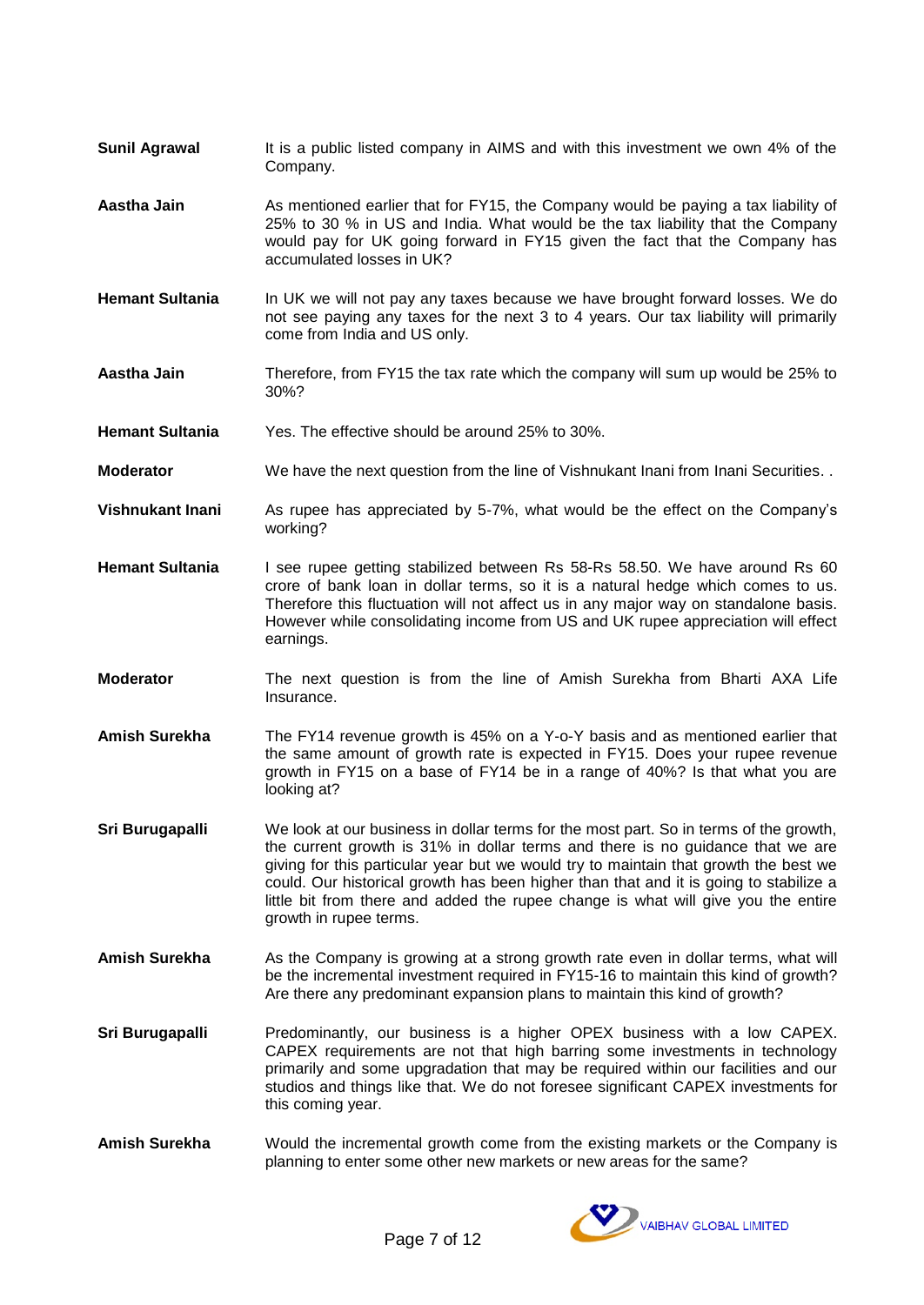- **Sunil Agrawal** There are no plans to enter any new markets. The entire operating and growth strategy is driven by serving the existing markets, enhancing our product offerings through introduction of additional lucrative product lines and by driving our web business and growing our TV household footage within the existing markets, the two markets US and UK.
- **Amish Surekha** The Company's EBIDTA margin has increased from 9% to 12% in FY14. Part of this increase has been due to the operating leverage and part of it would be coming because of the rupee depreciation. How much of the 300 bps margin improvement has come because of rupee depreciation?
- **Hemant Sultania** For Q4 of FY14, the Company has not got any benefit as the rupee had started moving after January and has been fluctuating since. Not much of a difference can be seen from the December average rate and the March average rate. It was on Rs.60.5 in December and in March it was around Rs 59.85. Therefore, I do not think any benefit has flown into this balance sheet for this quarter.
- Amish Surekha I was talking about the FY14 margin versus the last year's margins 9% and 12%?
- **Hemant Sultania** The revenues are booked on the average basis So it plays on both the sides if you see in rupee. But we look out business on dollar terms not and in rupee terms.
- **Moderator** We have the next question from the line of Gunjan Prithyani from JP Morgan.
- Gunjan Prithyani In terms of mix it was mentioned earlier that the web is growing faster than he TV. Is there a target mix that you have in mind that this is what is web going to be 2 to 3 years down the line? If web as a mix picks up, is it favorable for margin improvement? Is there any kind of difference between the web and the TV margins?
- **Sunil Agrawal** We look at our competitor which is QVC as our role model. They are at 43% web whereas we are approximately 20% web right now. In long term we hope to increase our web penetration so that we can reach customers who currently do not get our TV signals. As far as the margin is concerned, in rising auction, most of the component is residual product from our TV. If we specifically merchandize our rising auction we expect to get higher margin in that product mix. So ideally the increase in web should not be margin dilutive to us.
- **Gunjan Prithyani** Will it be margin accretive? I am assuming that the overheads there would be lower versus a TV sale and not at a gross margin level. Is there a significant difference?
- **Sunil Agrawal** The TV cost for us is sunk cost so whether customers increasingly buy from web or not we have already paid for the television and broadcast. So increasing sales on web does not increase the bottom-line for us. But in long run when we see in 8 years, 10 years, 20 years when there will be congruence of TV and web. So we want to position ourselves positively for that congruence down the hood.
- **Gunjan Prithyani** And again on mix with non-jewelry accessories or other fashion accessories contribution increasing, how are the margins on those newer product lines?
- **Sunil Agrawal** Very similar. We do not look at the dilution on the new product. The new product adds to the customer increase of repeat purchase which for us increased from 20 to 24 this year. That means the average quantity purchase by average customer. So we had seen 19% growth on average quantities and that we believe is a factor of offering new variety. But margin wise they are similar.

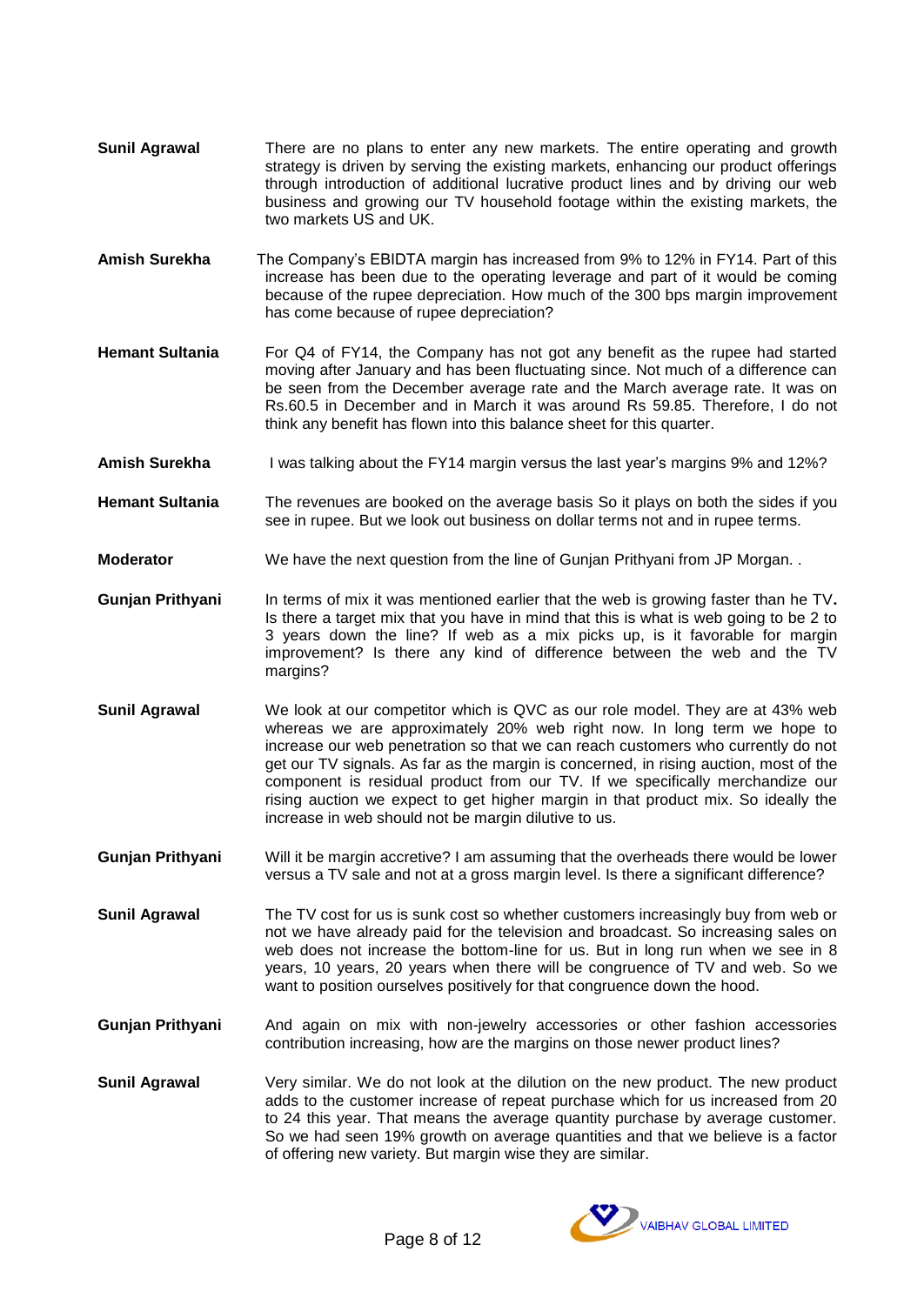- **Gunjan Prithyani** In terms of the growth perspective for the next 2-3 years is there any intent to get into newer markets or to add any new product line as our competitors have much bigger product line.
- **Sunil Agrawal** We continue to add new products to our offerings.We have a team which defines the new products that we should get into. So what we do is we try adjacent products, not totally new. Adjacent would mean, adjacent to the jewelry with handbag or scarf or hair accessories or home décor so we continue to expand the product offering. About the new markets for the next 3 year timeframe we do not see ourselves getting into new market because we have sufficient growth opportunity or the run rate within these excessive markets.
- **Moderator** The next question is from the line of Darshit Shah from Equirus.
- **Darshit Shah** The Company expanded its manufacturing capacity in Jaipur by almost doubling from 3 million to 6 million. Also our outsourcing capacity has been increased significantly. What kind of growth do you expect in the next 2-3 years due to which you have expanded your capacity?
- **Sri Burugapalli** In terms of the growth as you can see from our last 2 to 3 years growth that is what we are using as the baseline to prepare ourselves. What we do not want to do is fall short of production capacity or sourcing capacity. Now one of the reasons for the increased sourcing capacity for example in China or Hong Kong or Indonesia is the increased variety of products that we are now capable of sourcing. We have established further relationships for example in the category of bags, watches compared to where we were 2 years ago and that is the reason for the jump in the sourcing capacity improvement. We have also increased our team size significantly in China and all locations in terms of the sourcing capability, people with the merchandizing expertise.

In India, we have shifted entirely our offering base to a lower price point model which would automatically require us to increase the volume capacity. We have also introduced new categories of jewelry lines. For example, this year we have introduced a capacity to manufacture steel jewelry within our Jaipur operation and that now we have just the capability to manufacture 600,000 to 1 million units of steel jewelry and we are continuing to expand that further.

- **Darshit Shah** As the product charge in now sourced from our manufacturing base in Jaipur, would it lead to a slightly better margin than from the previous outsourced one?
- **Sri Burugapalli** Some of it depends on our capabilities sometimes. Generally the answer is yes for any products that we manufacture in-house. We try to retain that competitive edge and we try to keep it in-house wherever we have the competitive advantage. But it does not necessarily get across the board but generally yes.
- **Darshit Shah** As the Company is generating sufficient free cash flows and has also paid its sizeable amount of debt, therefore can it be expected that it would be paying decent dividends from FY15 onwards?
- **Sunil Agrawal** We do expect to pay dividend in the current financial year but the final decision will be on the board based on the free cash that we generate. Do keep in mind that we have tax liability this year. Also, the CAPEX this year will be slightly higher than last year because we will be setting up new factory in SEZ in Jaipur.
- **Darshit Shah** Will the expanded capacity be coming up in this new factory?

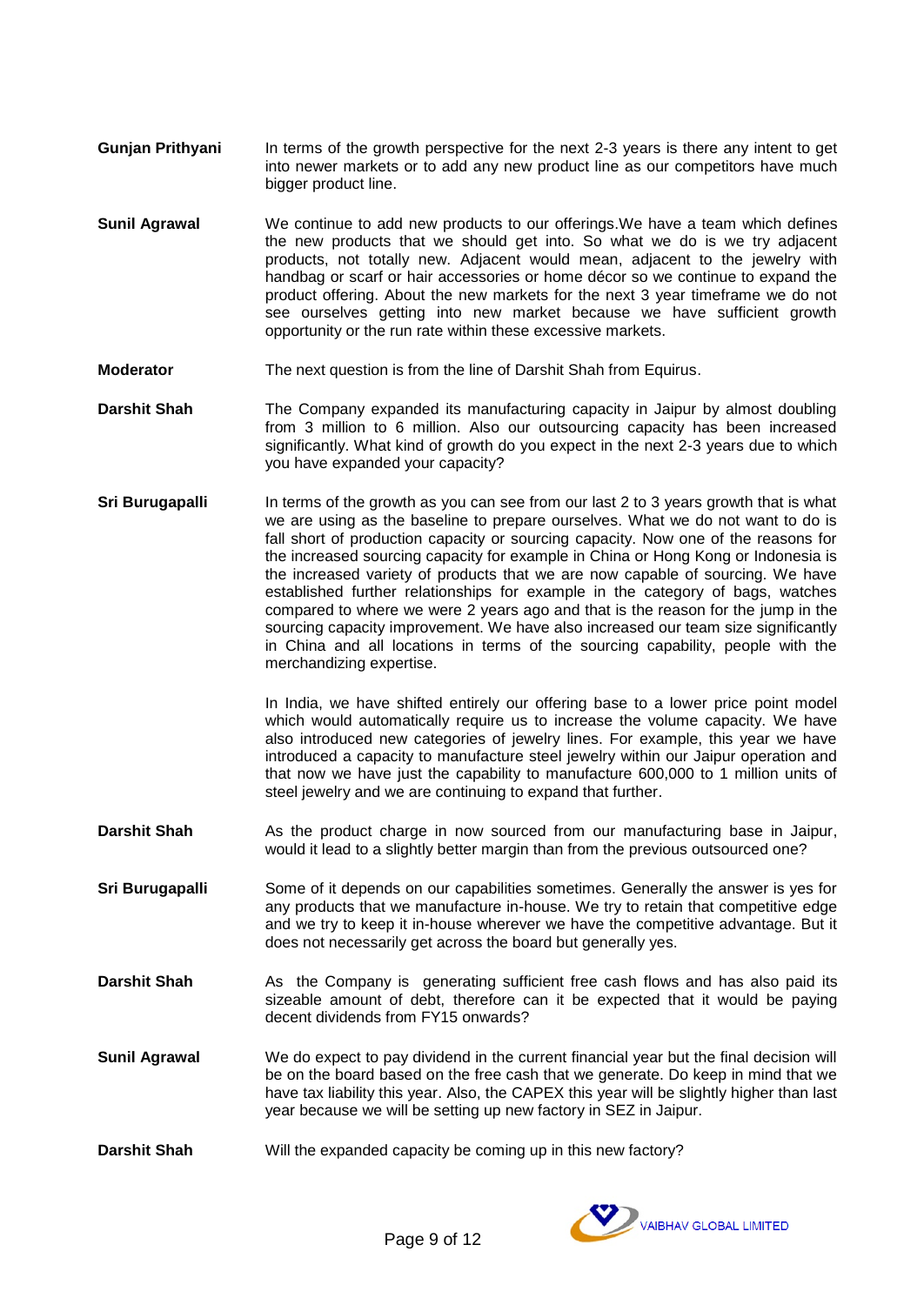| <b>Sunil Agrawal</b>   | Correct.                                                                                                                                                                                                                                                                                                                                                                                                                                                                                     |
|------------------------|----------------------------------------------------------------------------------------------------------------------------------------------------------------------------------------------------------------------------------------------------------------------------------------------------------------------------------------------------------------------------------------------------------------------------------------------------------------------------------------------|
| <b>Darshit Shah</b>    | Tax on a consolidated level was mentioned to be around 25% to 30% for the<br>overall company?                                                                                                                                                                                                                                                                                                                                                                                                |
| <b>Sunil Agrawal</b>   | Yes.                                                                                                                                                                                                                                                                                                                                                                                                                                                                                         |
| <b>Moderator</b>       | The next question is from the line of Chetan Vora from Valuequest.                                                                                                                                                                                                                                                                                                                                                                                                                           |
| <b>Chetan Vora</b>     | Can we get the financials of your subsidiary companies?                                                                                                                                                                                                                                                                                                                                                                                                                                      |
| <b>Sunil Agrawal</b>   | Individually because of competitive reasons we do not publish subsidiary results<br>because we have competitions both in US and UK. But we do give information on<br>the matrices that we are showing in both the locations.                                                                                                                                                                                                                                                                 |
| <b>Moderator</b>       | We have the next follow-up question from the line of Pritesh Chheda from Emkay<br>Global.                                                                                                                                                                                                                                                                                                                                                                                                    |
| <b>Pritesh Chheda</b>  | Next year or year after that, how much the company would spend on the business<br>development, platform development and on overall organizational development?<br>How much of it should be OPEX in nature?                                                                                                                                                                                                                                                                                   |
| <b>Hemant Sultania</b> | As the Company is growing; its HR cost would increase because it has to build the<br>management team. Also, the Company has to spend on the business side in UK<br>and US. These two expenditures will definitely go up but again there will be<br>leverage in the form of absorption of fixed cost which will balance these expenses.<br>But definitely we see as we are a growing organization these expenditure will<br>increase.                                                         |
| <b>Pritesh Chheda</b>  | So let us say the QVC's carriage cost-to-sales is about 4% vis-à-vis plus 20% for<br>us. Your business model when do you see that gap bridging on the outset?                                                                                                                                                                                                                                                                                                                                |
| Sri Burugapalli        | Year ago our carriage cost was more like 20% and with an incremental revenues<br>that we have this year, it has dropped from that level to closer to 17% now. We do<br>expect this to improve over time but not reach closer to the QVC levels anytime in<br>the near future.                                                                                                                                                                                                                |
| <b>Pritesh Chheda</b>  | But even if let us say there is a 3% reduction of 25% growth, which means on the<br>outset it is another 5 years from now one can be at about 4% of sales as carriage<br>cost? Is that a good assumption to take or do you think that it is going to be in<br>excess of 5 years?                                                                                                                                                                                                             |
| Sri Burugapalli        | Yes, I do not believe that there is a good assumption to take within the next few<br>years. Pritesh, you have to be mindful that QVC has 4% on a huge revenue base<br>of \$6 billion. So on such a smaller revenue base it is not possible to expect us to<br>reach to that 4% level anytime soon. Now we do expect to see this improving from<br>the existing levels. We do not know where that would end. But I still expect it to be<br>in the double digits, may be lower double digits. |
| <b>Pritesh Chheda</b>  | Which cost heads would have increased in fiscal FY14 if we have seen a 3% drop<br>in carriage cost as a percentage or an absolute number? Any other cost head that<br>you want to highlight which would have increased in the operations?                                                                                                                                                                                                                                                    |
| Sri Burugapalli        | Generally the HR costs have increased because our team sizes have increased in<br>all locations and a significant portion of our HR cost is tied to logistics operations                                                                                                                                                                                                                                                                                                                     |

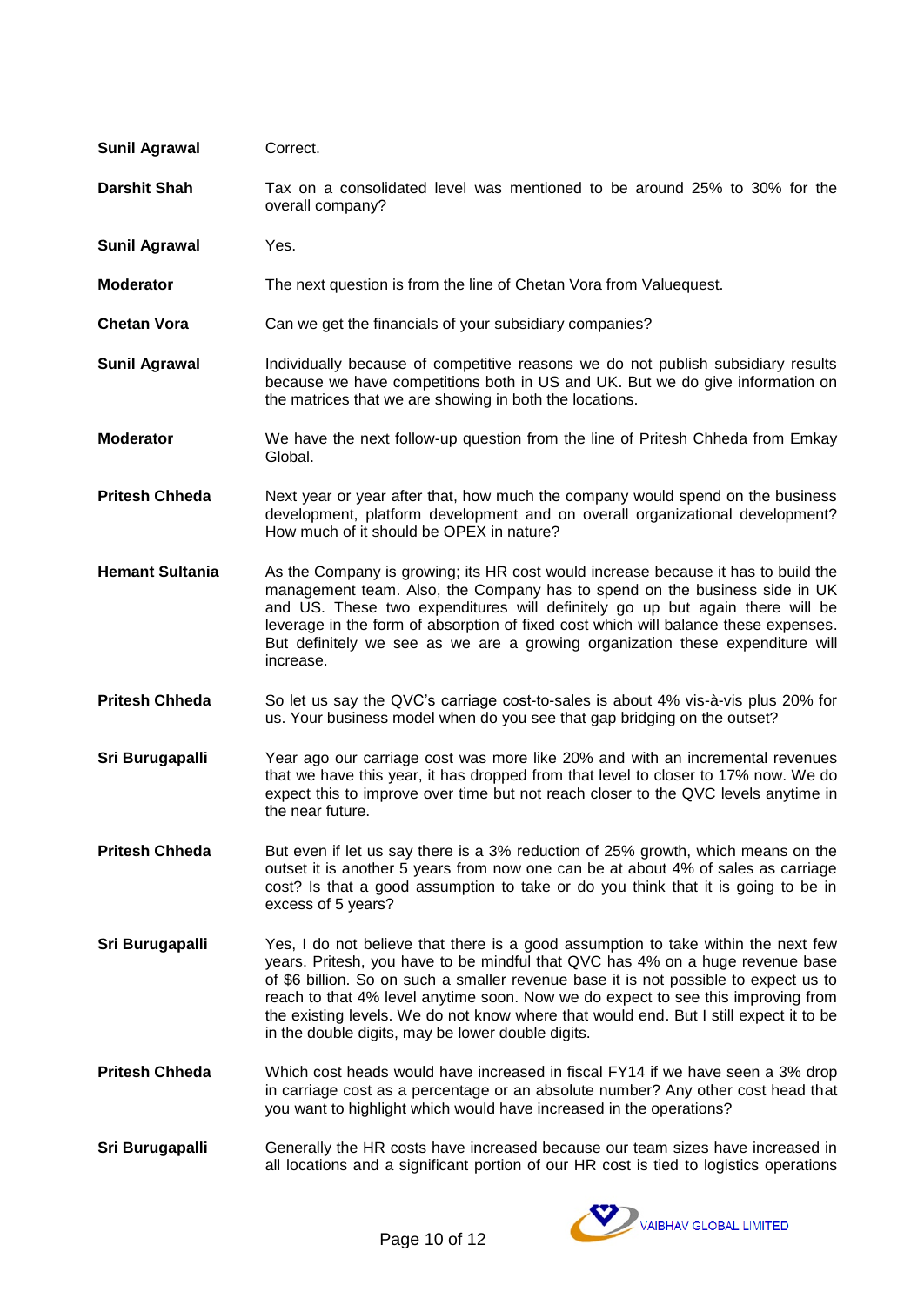and with a jump in the volume the people required to handle, we do all of our logistics in-house in terms of packaging and shipping the products. Only the final physical shipment is handled by third party. So HR cost is one big area and then some IT expenses and on the SG&A side certain fixed costs, which are fixed in nature.

- **Pritesh Chheda** Can you tell us the dollar operating cash flows in the US subsidiary and the UK B2C business?
- **Sri Burugapalli** Generally we do not breakdown the dollar cash flows at the subsidiary level that is why we look at our business although there are geographical businesses from a consolidated basis we look at the businesses as web business, TV business and B2B business and then everything else is handled accordingly.

**Moderator** We have the next follow-up question from the line of Aastha Jain from Hem Securities Limited.

**Aastha Jain** What are the reasons for the downfall of sales in Q4 FY14 on a q-o-q basis? Did only the festive season sales enhance your sale in December quarter?

**Hemant Sultania** Q3 is our best quarter because we get 'Christmas' and 'Thanksgiving week' so the sales will always be better.

Aastha Jain **Inter is the festive season only reason we have seen the fall in Q4 FY14 sales from the** previous quarter?

**Hemant Sultania** But the difference is not much. The difference is only Rs 11 crore. Both of them are at par.

- **Aastha Jain** In Q1 FY15, do we see some moderation in the sales again?
- **Sunil Agrawal** As I said in my opening remarks because of the inventory compression that we did in FY14 last quarter and also the call center outsourced to third party there is a learning curve there, so there is some moderation in growth, not in absolute number but in growth rate. So we are seeing this moderation in Q1 but I expect it to normalize in coming quarters.
- **Moderator** We will take the next question from the line of Viraj Mehta from Emkay Global. .

**Viraj Mehta** What is the current reach in terms of household or eyeballs? What is the target for next year and how we intend to achieve it?

**Sri Burugapalli** Our current reach on a full time equivalent basis is close to 100 million or so. We actively manage the households so it fluctuates slightly but it is approximately 100 million. Now there are additional, we are currently engaged with a lot of carriers either for a nationwide distribution or for selective distribution. We do expect to increase the household by a few million over the coming year but at this point we do not have anything firm in terms of making any contracts.

> Now also another point I want to emphasize here is our household expansion strategy is very closely tied to a low cost approach and we are very selective in the markets that we want to enter and we are very vigilant about monitoring those markets and have extensive backend systems analytics to monitor that. And hence we are not into the mode of expanding at whatever cost. We want to expand only in the areas and in the markets that are favorable to us as per our analysis and that is